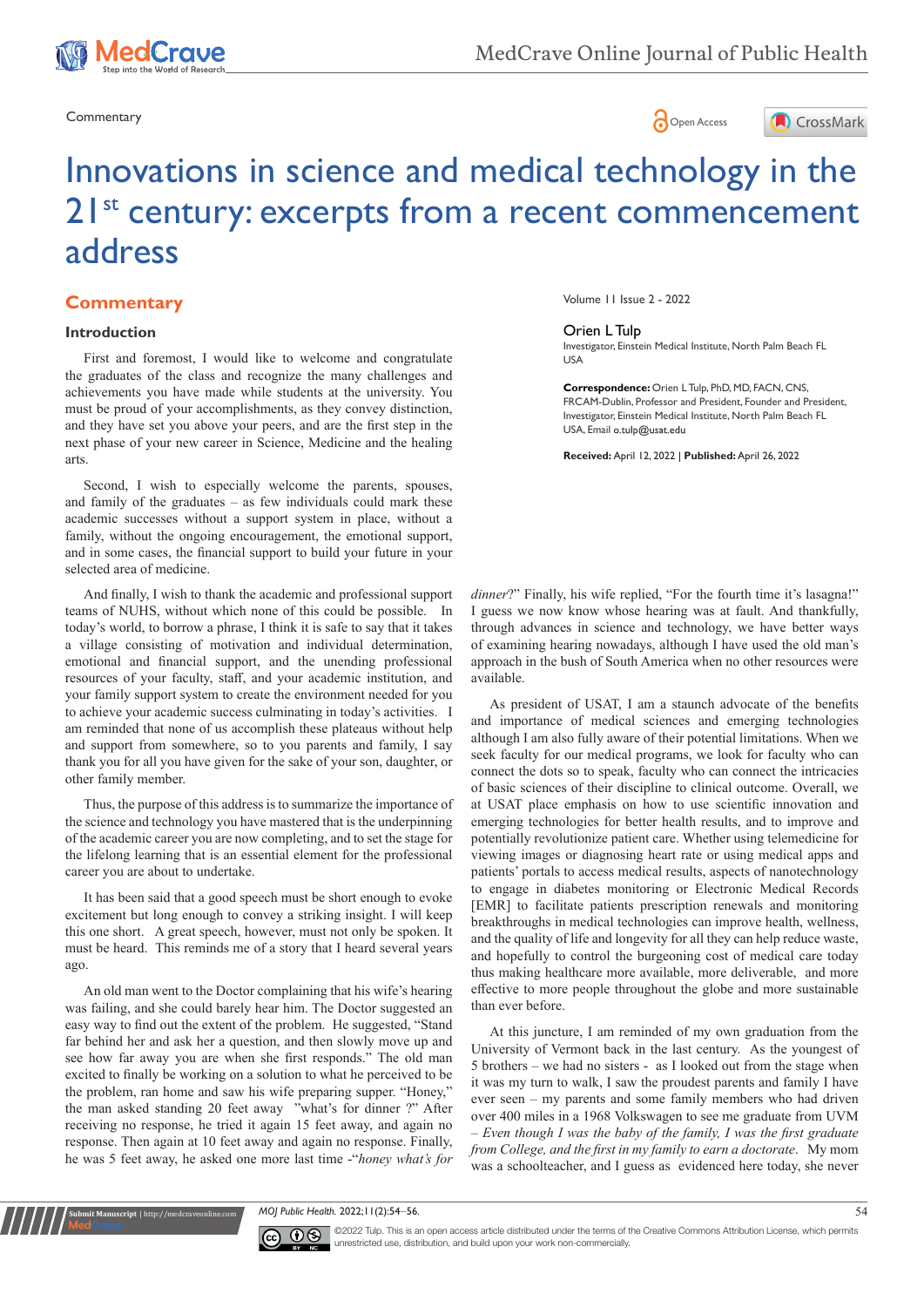told me I was allowed to leave school after I graduated, so here I am today, as a university founder and President, I guess it is safe to say, *I am still at school*, and I am sure she is still watching from somewhere.

In commenting about the importance of Science and Technology in Medicine, I am reminded that the advances that have occurred in my lifetime and in my career have been nothing short of incredible and *the more we learn, the more we realize we are still at the tip of the iceberg*. In my dad's generation [born in 1899], he witnessed the discovery and emergence of many technologies that we take for granted today: the electric light, the automobile, the cell phone, modern air travel, [he was born before Wilbur & Orville Wright], the X-ray[Dad had his first one in 1927], the radio, the TV, radar, modern refrigeration, *[I have may parent's original ice box ca 1927, which now serves as a beverage cabinet]* and a host of modern technologies that were far greater by the 1950s than that which had occurred in any century that had gone before. I just returned from the International Research Conference Experimental Biology 2016, in San Diego, where USAT students and grads had 12 papers, and saw many of the results of the most recent developments in technological innovation and development.

Since Watson & Crick's original sketches of DNA at a corner table at the Eagle Pub in Cambridge England, we have seen the discovery of PCR, the mapping of the genome, and the characterization of dozens of chromosomes that can predict health, disease, longevity, and of course, predict genetic abnormalities, and which now have clinical application from the time of conception forward. We now have DNA synthesizers that can sequence and construct virtually any gene sequence one wishes to make and program into the instrumentation, with an eye toward the insertion of those new genes into a genome to modify the genetic make-up of a cell, and ultimately to address some potentially genetically based disorders. With the evolution of newer stem cell technologies and nanodelivery techniques, we can treat diseases heretofore thought impossible. In the UK, they cloned Dolly the sheep whom I am sure you all recall, the first example of successful cloning of a mammalian species. Who knows what the next frontier will be! We can not only wait and see, but as emerging scientists and practitioners, we can all become a part of it, limited only by the depth and breadth of our imagination and creativity.

Today, I would like to further explore the topic of Integrating science and technology into medicine. Modern Technology is based on science and has added considerable value and often lifesaving benefits to the diagnosis and treatment of illness in Western Society and throughout the world. The integration of science and technology into medicine has been occurring for the past century and is truly wonderful! *However great, technology can never replace a keen mind, a discerning and compatible spirit (necessary for investigation and analysis) or the personal touch required to meet the needs of the patient.* I am still fascinated by complex technologies such as artificial organs, robotic prosthetic limbs and the brilliant wide applications of Biophotonics on patients affected by previously incurable infections and disorders such as Hepatitis, HIV, and other maladies that the USATs Einstein Medical Institute is now pioneering, assisted by faculty, and medical grads and PhD graduate students from USAT. Graduates, there are several new science-based technologies that I want to share with you:

Cancer remains a leading cause of death in Western Society, despite the war on cancer announced by the Whitehouse and the discovery of HeLa cancer cells decades ago. Until recently radiation and chemotherapy have been the gold standard, but we believe new, less invasive treatments may soon be available. It has taken extensive study of cancer biology, to identify potential cracks in their basic

biologic processes that can be targeted, in addition to improvements in therapeutic delivery measures that are less intrusive and thus more compatible with the patient's own biology. This represents applications of science to the advancement of medicine at its best. The recent issue of journal, The Scientist focused on breakthroughs in tumor biology, clarifying the difficulties in getting chemotherapeutic agents into the tumor, and getting the cancer out by utilizing basic biochemical mechanisms and the biochemical alterations of the tumor cell. The role of immunotherapy and cancer treatment has been in progress for over 40 years, and it too is still in its infancy. In the early 1970s a physician form UVM College of Medicine experimented with tumor adjuvants to trigger the patient's own immune system to attack the tumor, with an apparent 80% success rate. That science is now highly refined. Recently we saw the dramatic effectiveness of cancer immunotherapy work its wonders with former US President Jimmy Carter, who at age 91 was declared free of metastatic cancer [including brain lesions] late last year. Professor Einstein, from USATs Einstein Institute, has applied biophotonics which we now know can also trigger a patient's immune system, with a result to shrink the tumors. While the war on cancer is far from over, evolving new technologies may one day make radiotherapy and chemotherapy obsolete.

In an article on Biology and Medicine ( April 16, 2016 www. futuretimeline .net/blog/biology-medicine-blog-htm#) at the Berkeley [CA] Lab a group of international researchers was able to produce the first high-resolution 3-D images of flexible DNA structures to appear as nanoscale "jump ropes." The technology they employed is called IPET—Individual Particle Electron Tomography, an electron microscope technique which could help them produce images of disease-relevant proteins. This function is to store and deliver drugs to specific areas of the body via advances in nanoscience and technology.

Another incredible breakthrough on the radar is brain-to-tech interface which uses the Electroencephalogram (EEG) to decode and transform brain signals into electrical pattern through a high-tech computer algorithm. Scientists at the University of California, Irvine CA are is using this sophisticated technology to convey brain signals to wires attached to the legs, essentially replacing some of the job of the spinal cord. Although this technology is still being fine-tuned, it has allowed a man with a spinal cord injury to walk for the first time in seven years. The technology is now being channeled to recreate the sensation of touch through prosthetics (Jan 1, 2016—Article—A cure for blindness –six medical breakthroughs for 2016 www. howitworksdaily.com/six-scientific-miracles-for-2016).

In another article entitled—Top 10 Medical Technologies of 2016, Novitas and Microsoft are making a remarkable impact on medical practices. Using a Google patented lens, blood sugar levels can now be measured from tears and transdermal sensors, which can radicalize diabetes treatment and management.

In the public sector, advances in science and technology particularly with respect to DNA technology, have helped many people to find long lost relatives and discover their ancestry and when applied to forensic sciences, have proved instrumental in helping to solve long forgotten crimes and capture criminals, some termed 'cold cases that are often decades old.

In addition, we can now help medical students do unlimited dissections from any angles without the stench of formaldehyde, a practice endorsed by USAT, where we utilize ONLY fresh, formaldehyde-free cadavers in our state-of-the-art anatomy labs, and supported with the virtual computer programs Anatomage and Body Viz systems. (www.medicalfuturist.com/2016/01/08/top-10-medical technologies-of-21st Century).